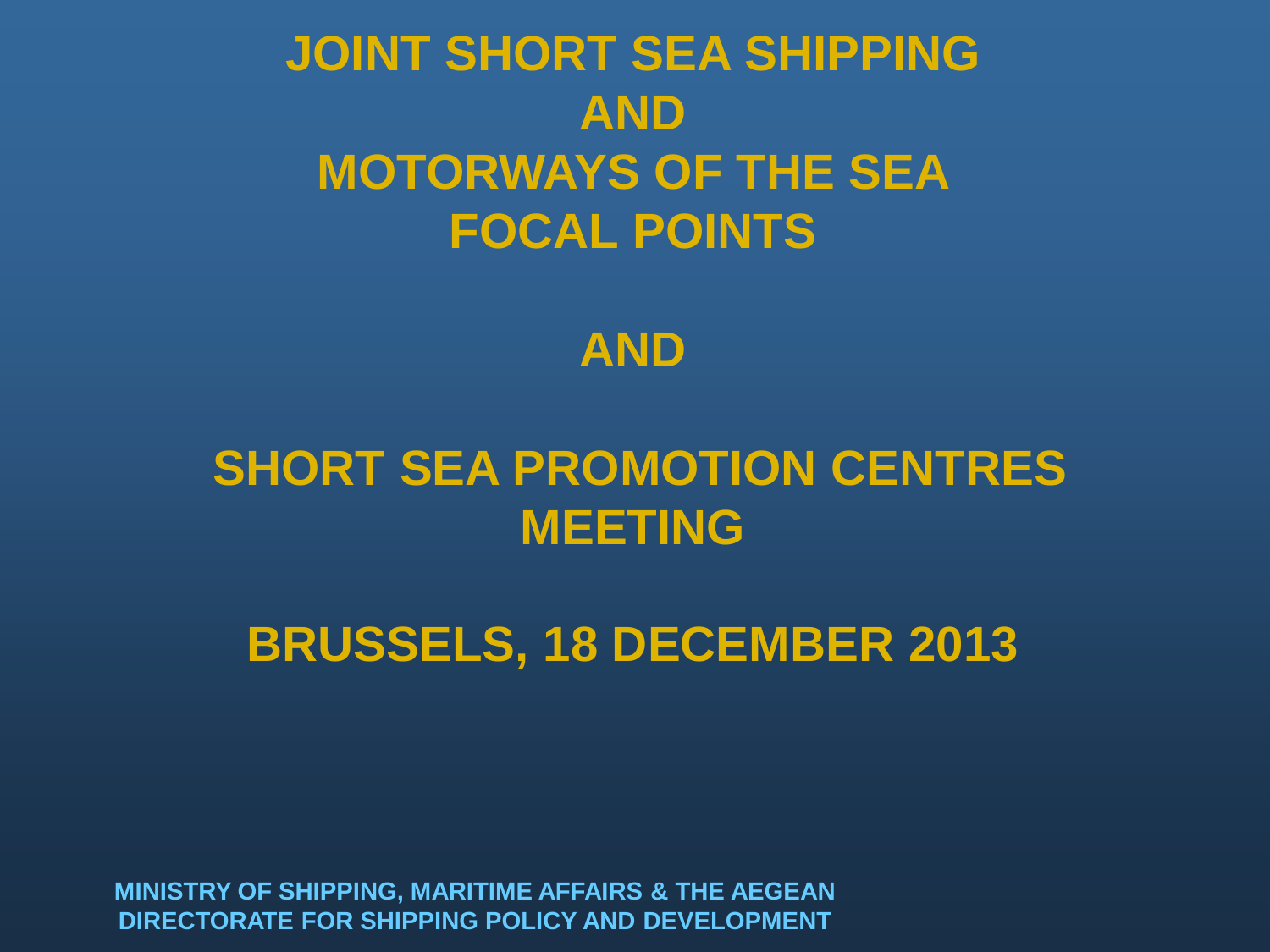#### **MARITIME TRANSPORT: A KEY FACTOR FOR PROSPERITY**

**Seaborne trade, corresponding to 90 % of the total trade between EU and third countries and 40 % of the intra-EU trade, constitutes a determinant factor for the economy and prosperity of the EU and ensures the smooth flow of European imports and exports worldwide.**

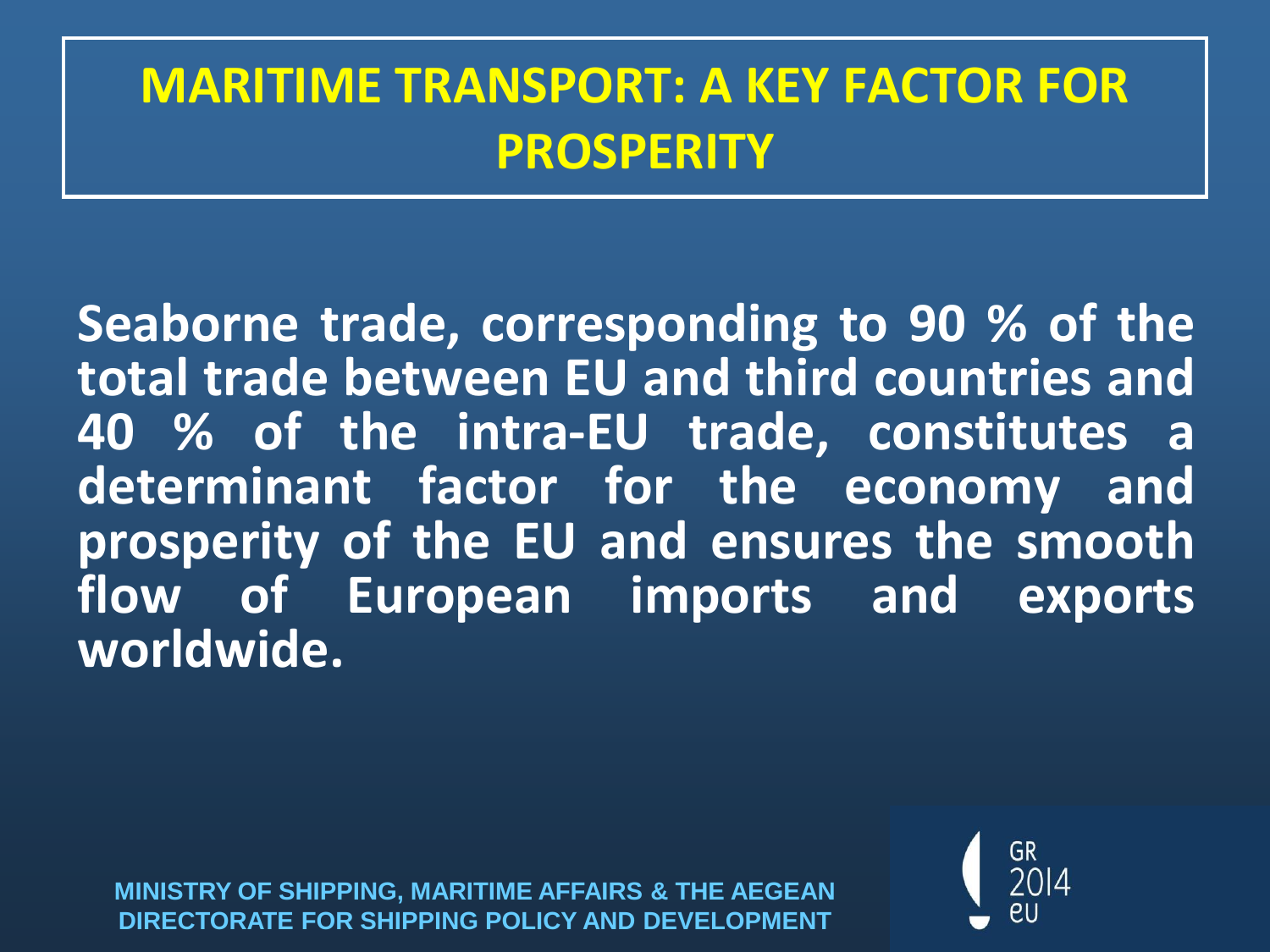#### **HELLENIC MARITIME PRIORITIES**

**Greece, as a traditional maritime nation, attributes particular significance to shipping and consequently to ensuring the impeccable operation of maritime transport. The issues of maritime safety and safety of life at sea as well as the protection of the marine environment and the seafarers' profession, in the light of "blue growth" and the enhancement of employment, will constitute the primary pillars of our maritime policy.**

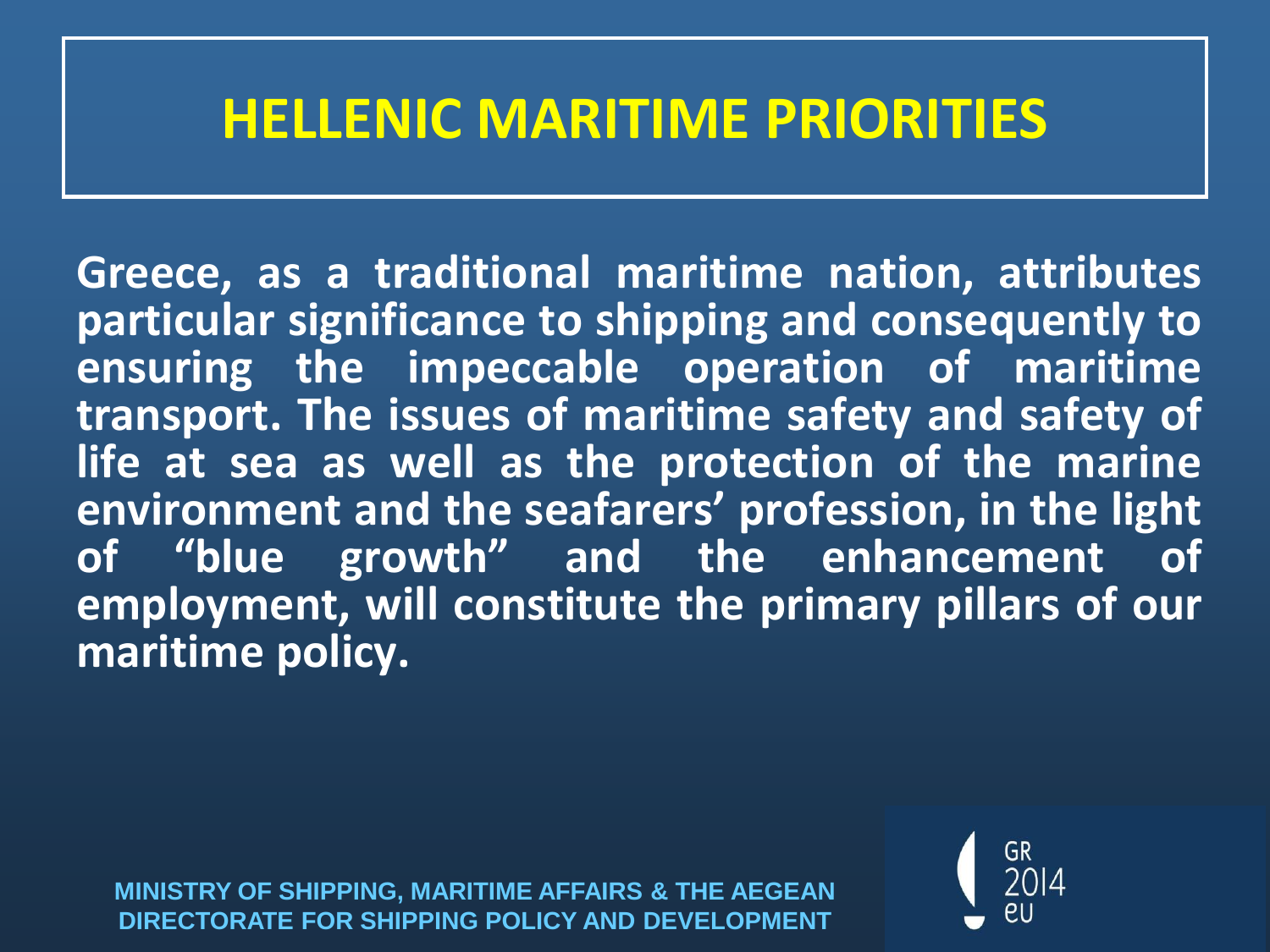# GR 2014 **PU**

Hellenic Presidency of the Council of the European Union

**DIRECTORATE FOR SHIPPING POLICY AND DEVELOPMENT www.gr2014.eu**

**MINISTRY OF SHIPPING, MARITIME AFFAIRS & THE AEGEAN**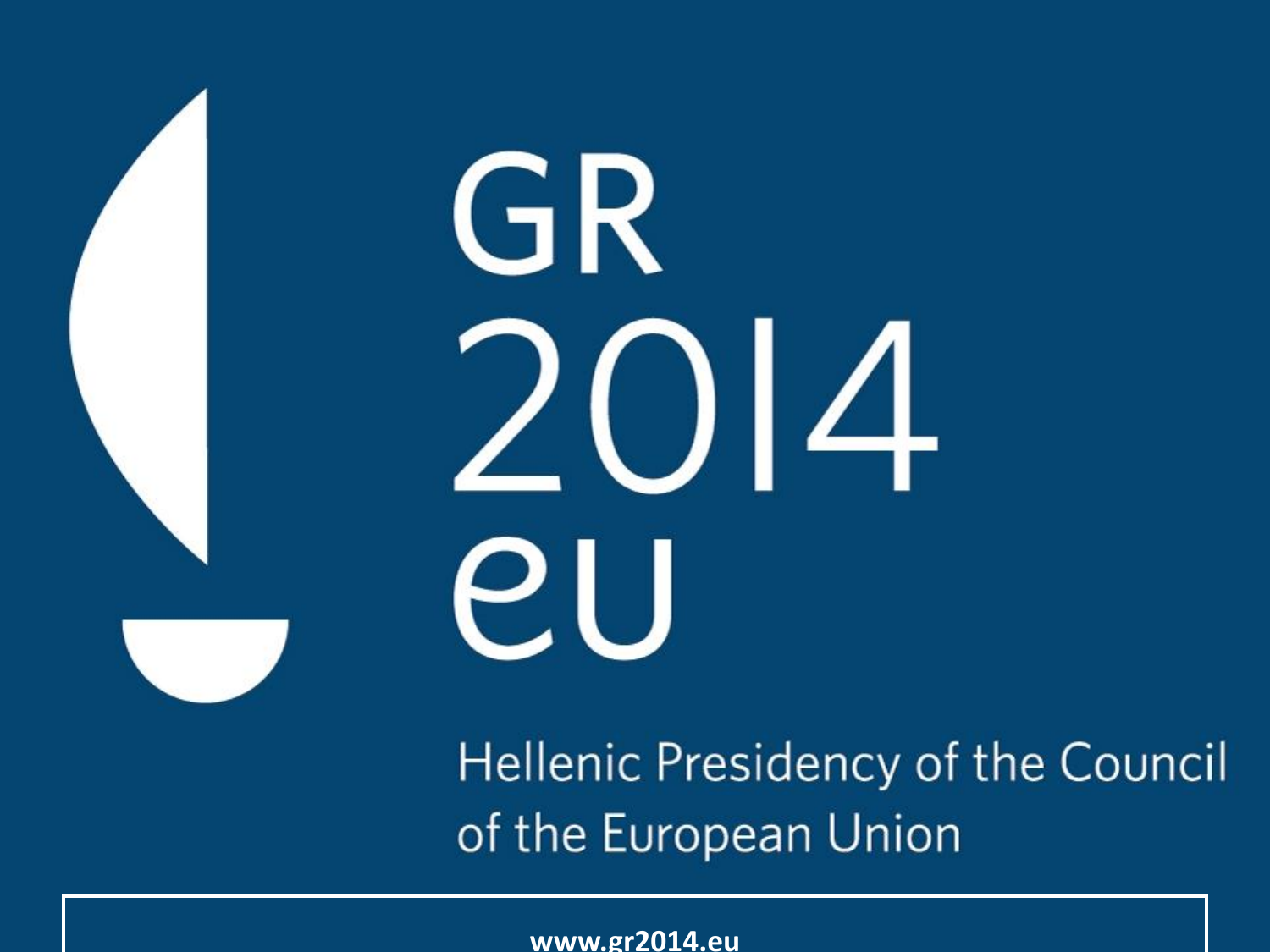#### **EL PRES: MARITIME TRANSPORT**

**The Hellenic Presidency, taking into consideration the requirements of the modern economy as well as the operating mode of the markets, intends to attribute particular importance to measures and policies which will enhance the competitiveness of the European ports, the facilitation of the maritime traffic whilst reducing the administrative burden and the simplification of the administrative procedures with the objective** of the enhancement of the **competitiveness of the European shipping in general.**

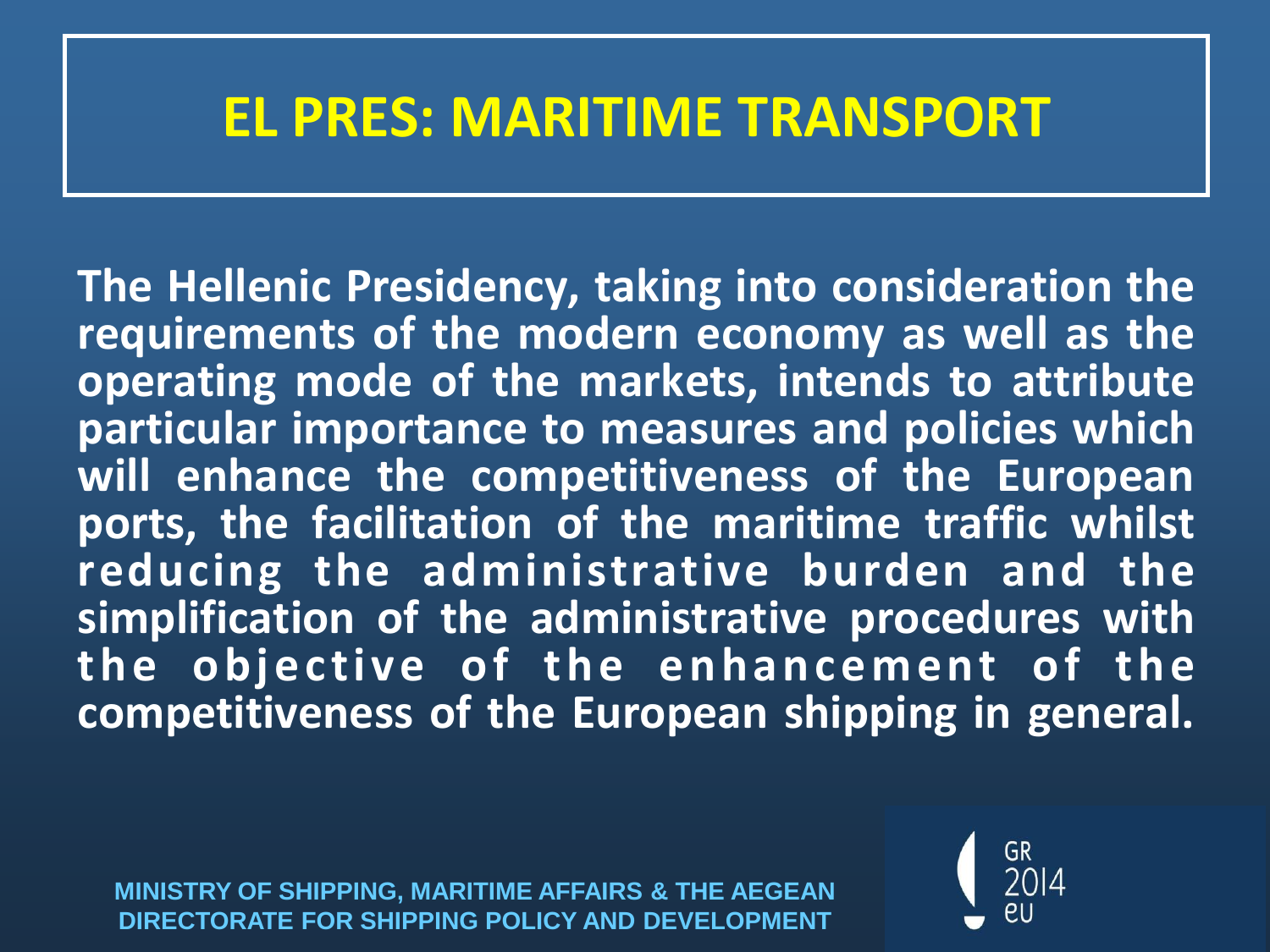#### **EL PRES: Priority Issues at the Council of the EU**

•**Proposal for a directive of the European Parliament and of the Council on marine equipment and repealing Directive 96/98/EC**

**Proposal for a Regulation of the European Parliament and of the Council to ensure the continuity of EMSA's funding in the field of response to pollution caused by ships and to marine pollution caused by oil and gas installations**

**Proposal for a Regulation of the European Parliament and of the Council establishing a framework on market access to port services and financial transparency of ports**

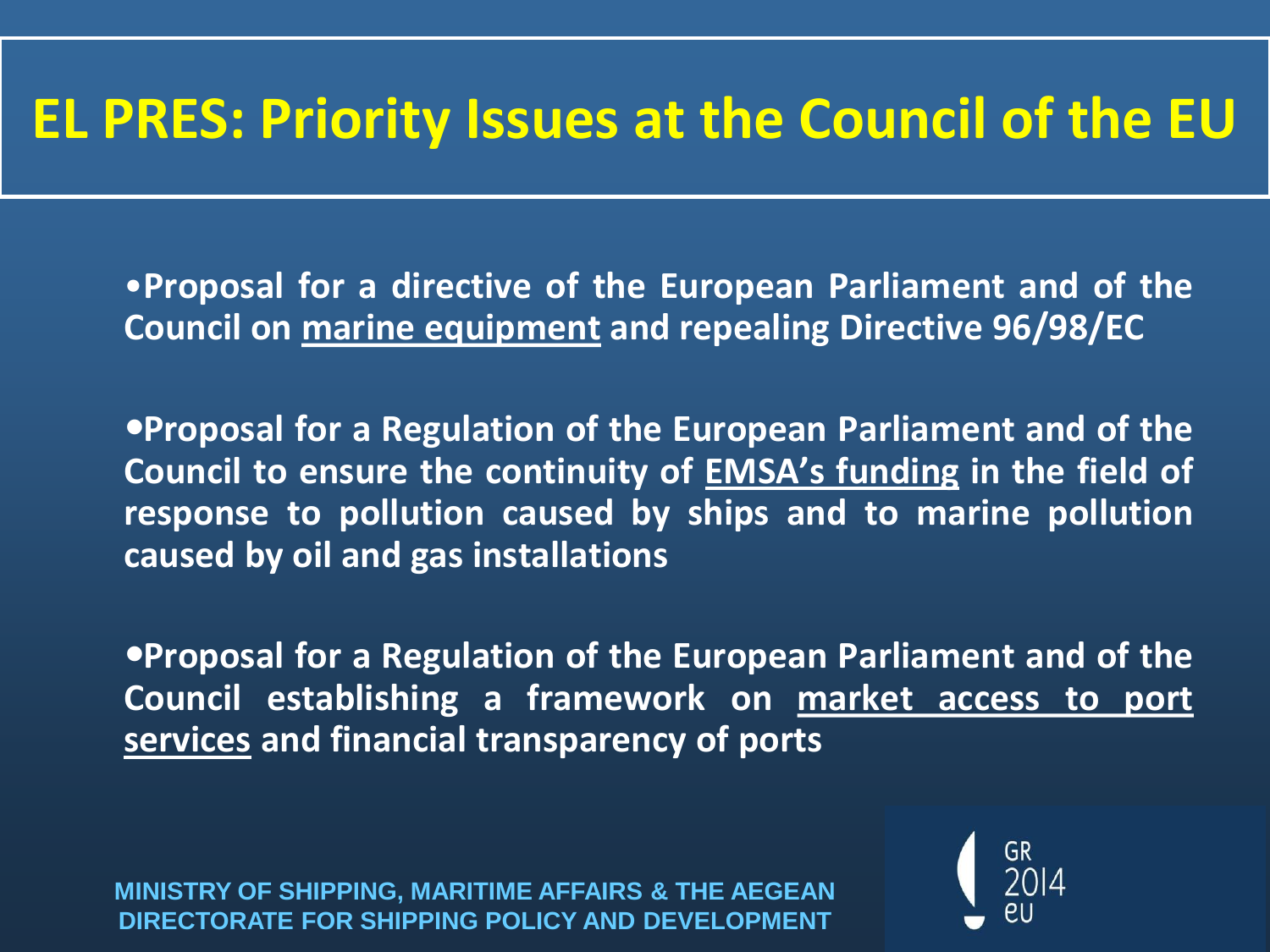#### **EL PRES: Priority Issues at the Council of the EU**

 **Proposal for a Directive of the European Parliament and of the Council on the deployment of alternative fuels infrastructure (Clean Power for Transport)**

 **Proposal for a Regulation of the European Parliament and of the Council on the monitoring, reporting and verification of carbon dioxide emissions from maritime transport and amending Regulation (EU) No 525/2013**

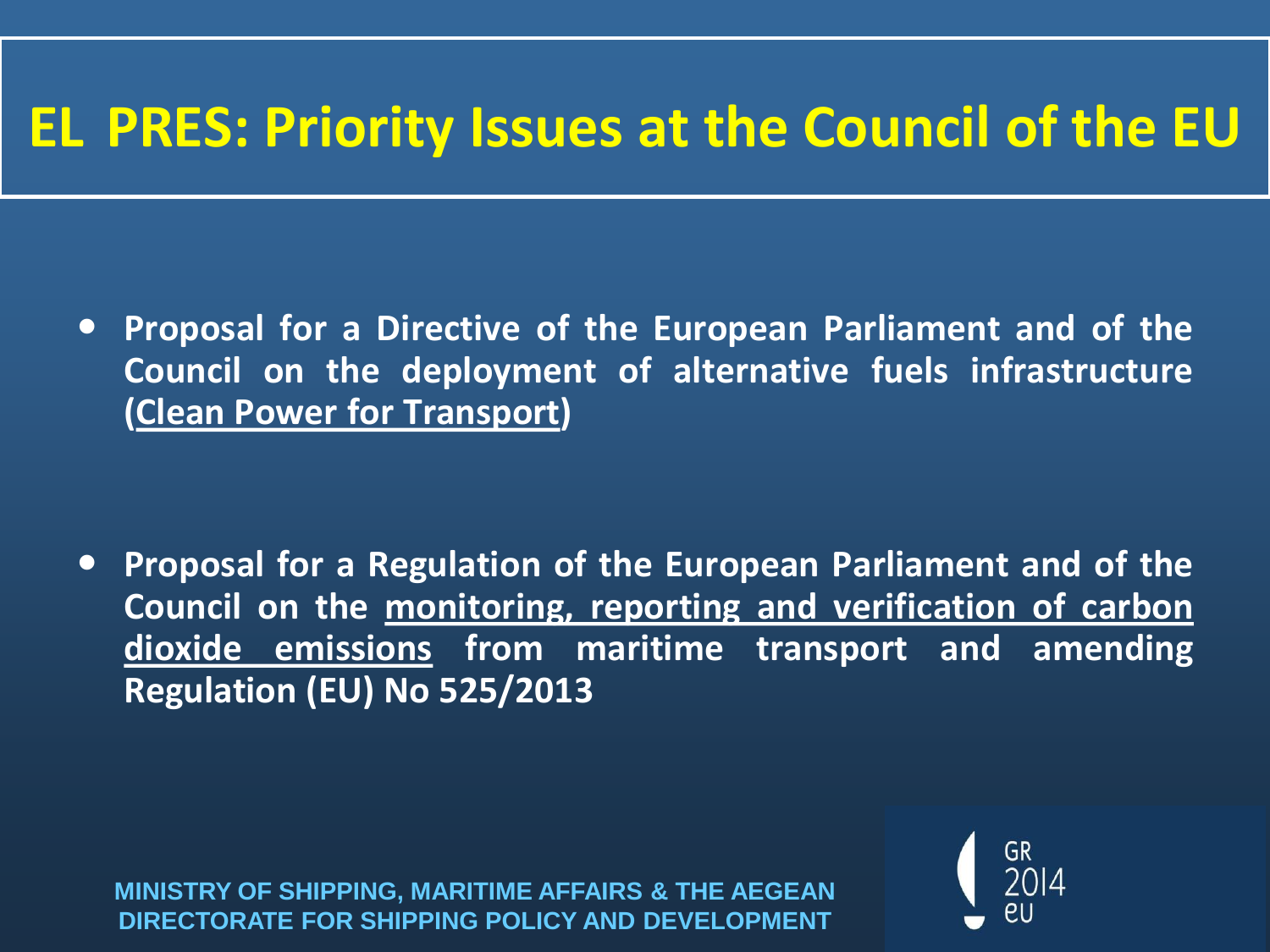#### **EL PRES: Targets on the legislative proposals**

| <b>Legislative Proposal</b>                                                                                                                                          | Development / Target                                                                                                                                                                                                                 |
|----------------------------------------------------------------------------------------------------------------------------------------------------------------------|--------------------------------------------------------------------------------------------------------------------------------------------------------------------------------------------------------------------------------------|
| European Parliament and of the with EP<br>Council on marine equipment and<br>repealing Directive 96/98/EC                                                            | <b>Proposal for a directive of the EL:</b> Completion of informal trilogues                                                                                                                                                          |
| EMSA's funding in the field of deliberations on the file.<br>response to pollution caused by<br>ships and to marine pollution<br>caused by oil and gas installations | Proposal for a Regulation of the EL: If still needed, the EL Pres. will<br><b>European Parliament and of the</b> give appropriate gravity to the<br><b>Council to ensure the continuity of</b> Council and the Eur. Parliament final |

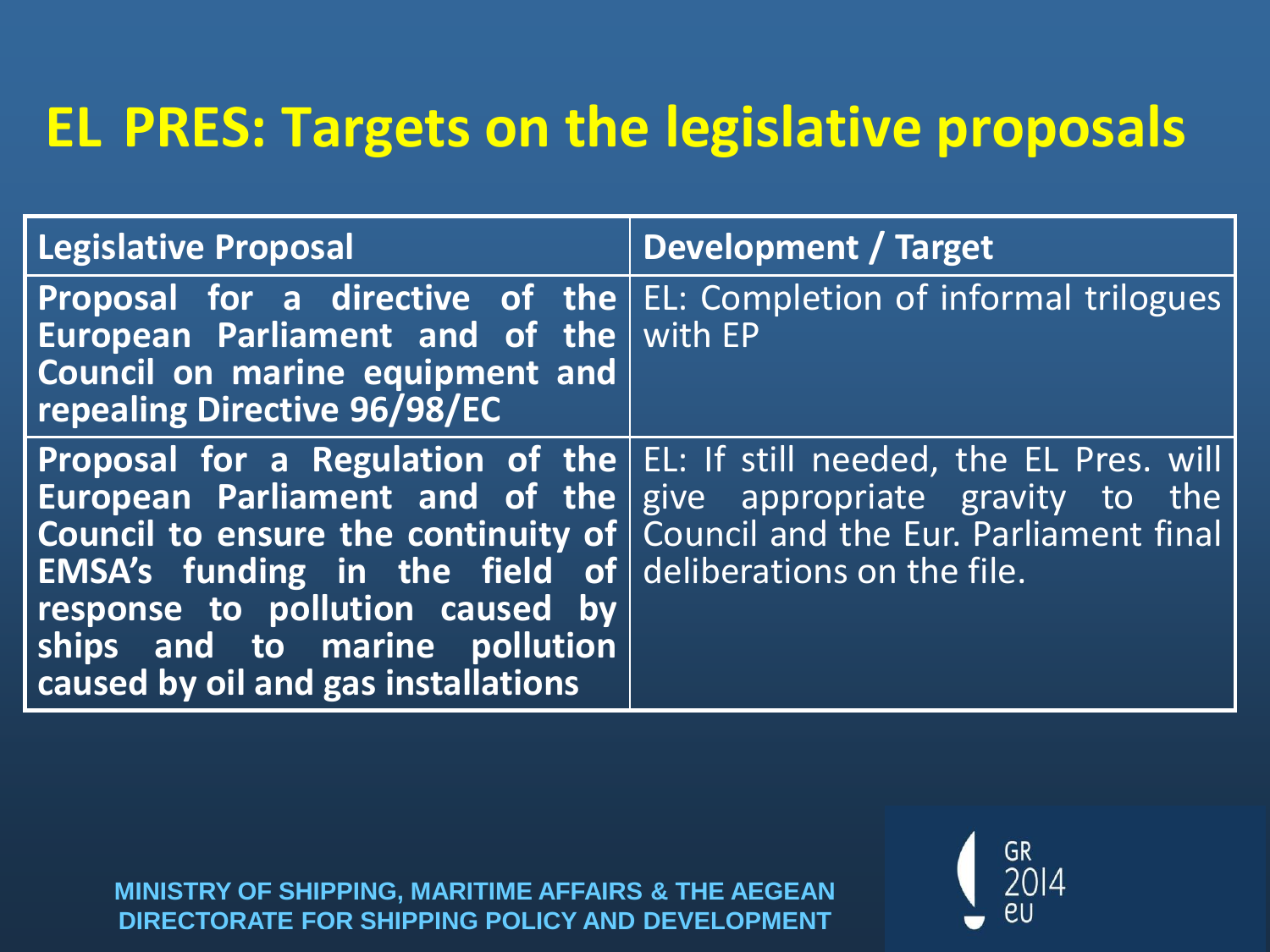## **EL PRES: Targets on the legislative proposals**

| <b>Legislative Proposal</b>                                                                                                                                                        | Development / Target                                                                                                                                                                                                                            |
|------------------------------------------------------------------------------------------------------------------------------------------------------------------------------------|-------------------------------------------------------------------------------------------------------------------------------------------------------------------------------------------------------------------------------------------------|
| Proposal for a Regulation of the<br>European Parliament and of the<br>Council establishing a framework on<br>market access to port services and<br>financial transparency of ports | EL: The Presidency will pursue the<br>progress with achievable results in<br><b>TTE June 2014</b>                                                                                                                                               |
| <b>Proposal for a Directive on the EL: The Presidency</b><br>deployment of alternative fuels<br>infrastructure<br>$\mid$ (Clean Power for $\mid$<br>Transport)                     | will<br>pursue<br>progress of the discussions/<br>negotiations -in close cooperation<br>with the responsible Ministry of<br>Transport- within in the Council<br>aiming at an agreement with the<br><b>European Parliament at first reading.</b> |

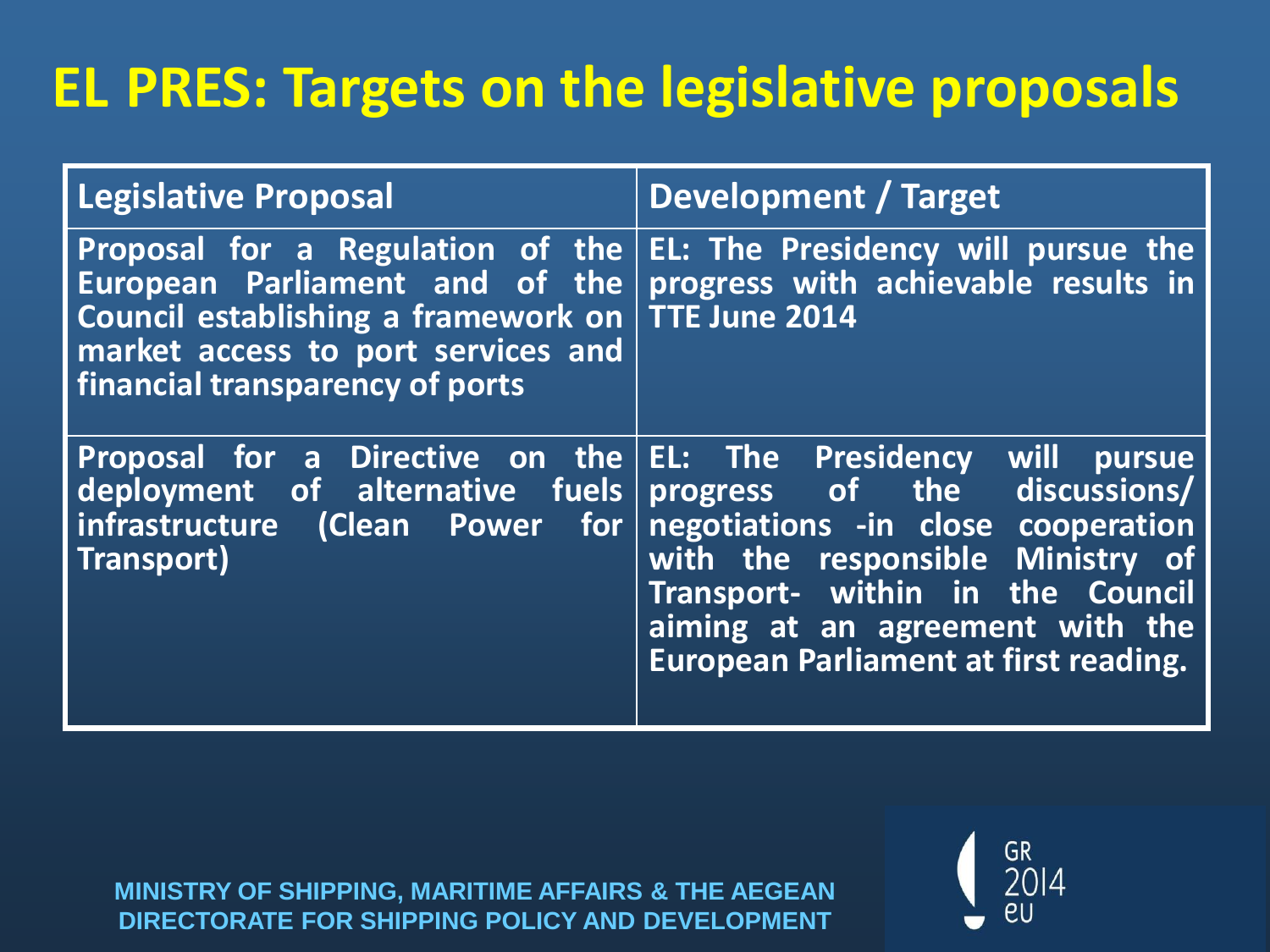## **EL PRES: Targets on the legislative proposals**

| <b>Legislative Proposal</b>                                                                                                                                                                                                          | Development / Target                                                                                                                                                                                                                                                                                                                                                                                                            |
|--------------------------------------------------------------------------------------------------------------------------------------------------------------------------------------------------------------------------------------|---------------------------------------------------------------------------------------------------------------------------------------------------------------------------------------------------------------------------------------------------------------------------------------------------------------------------------------------------------------------------------------------------------------------------------|
| Proposal for a Regulation of the<br>European Parliament and of the<br>Council on the monitoring,<br>reporting and verification of carbon<br>dioxide emissions from maritime<br>transport and amending Regulation<br>(EU) No 525/2013 | EL: The Greek presidency intends to<br>attribute special attention to the<br>proposed Regulation in question,<br>considering that the Council should<br>have the necessary time to elaborate<br>on its technical aspects taking into<br>serious account the relevant<br>deliberations at IMO. A realistic goal<br>could be a possible presentation of a<br>progress report to the Environment<br>Council, probably in June 2014 |

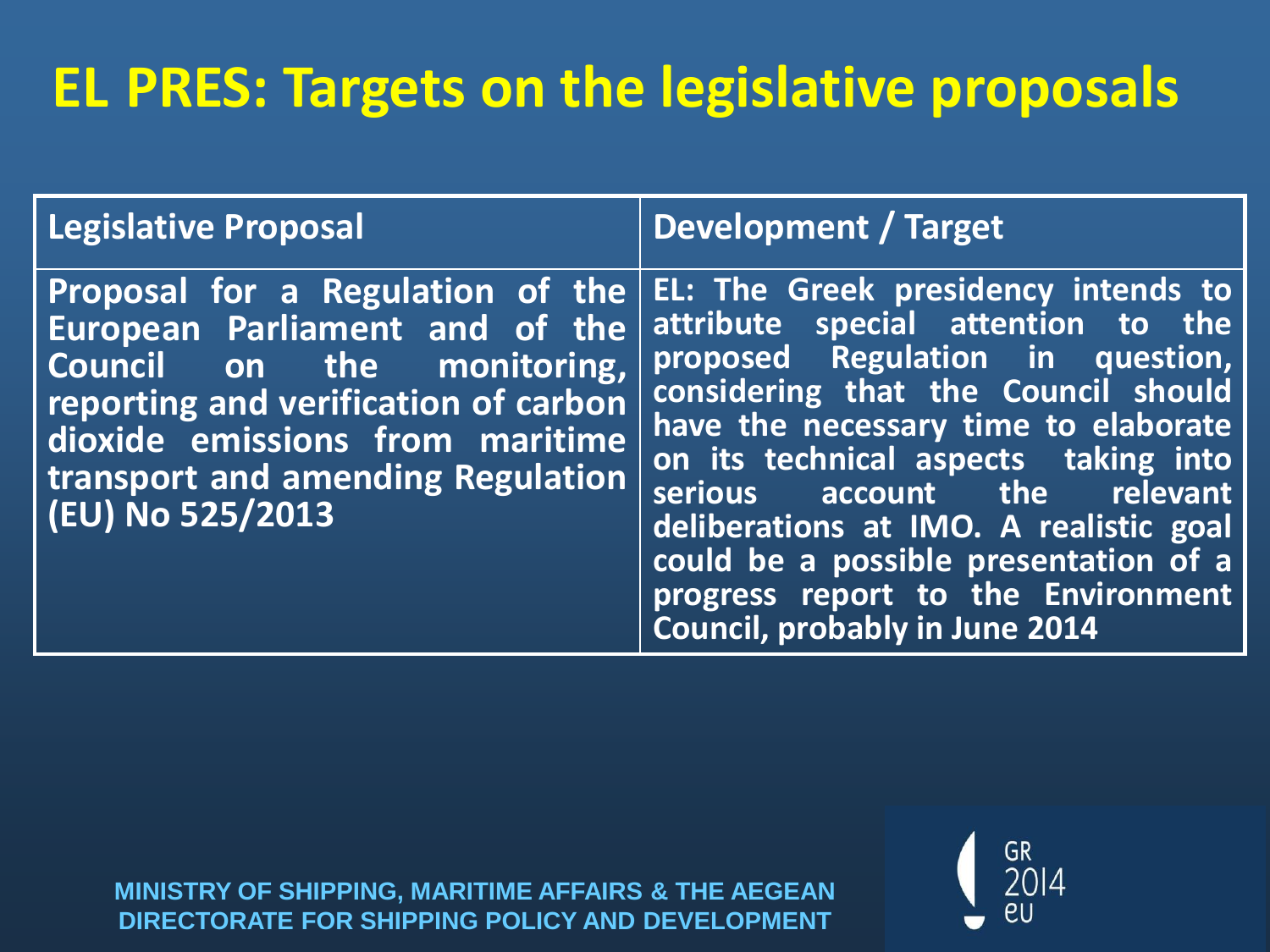# **EL PRES: Informal Maritime Ministerial Council**

#### **Informal Maritime Ministerial Council**

- **Athens, 7 th of May 2014.**
- **Assess the mid term review of the European Maritime Transport Strategy until 2018.**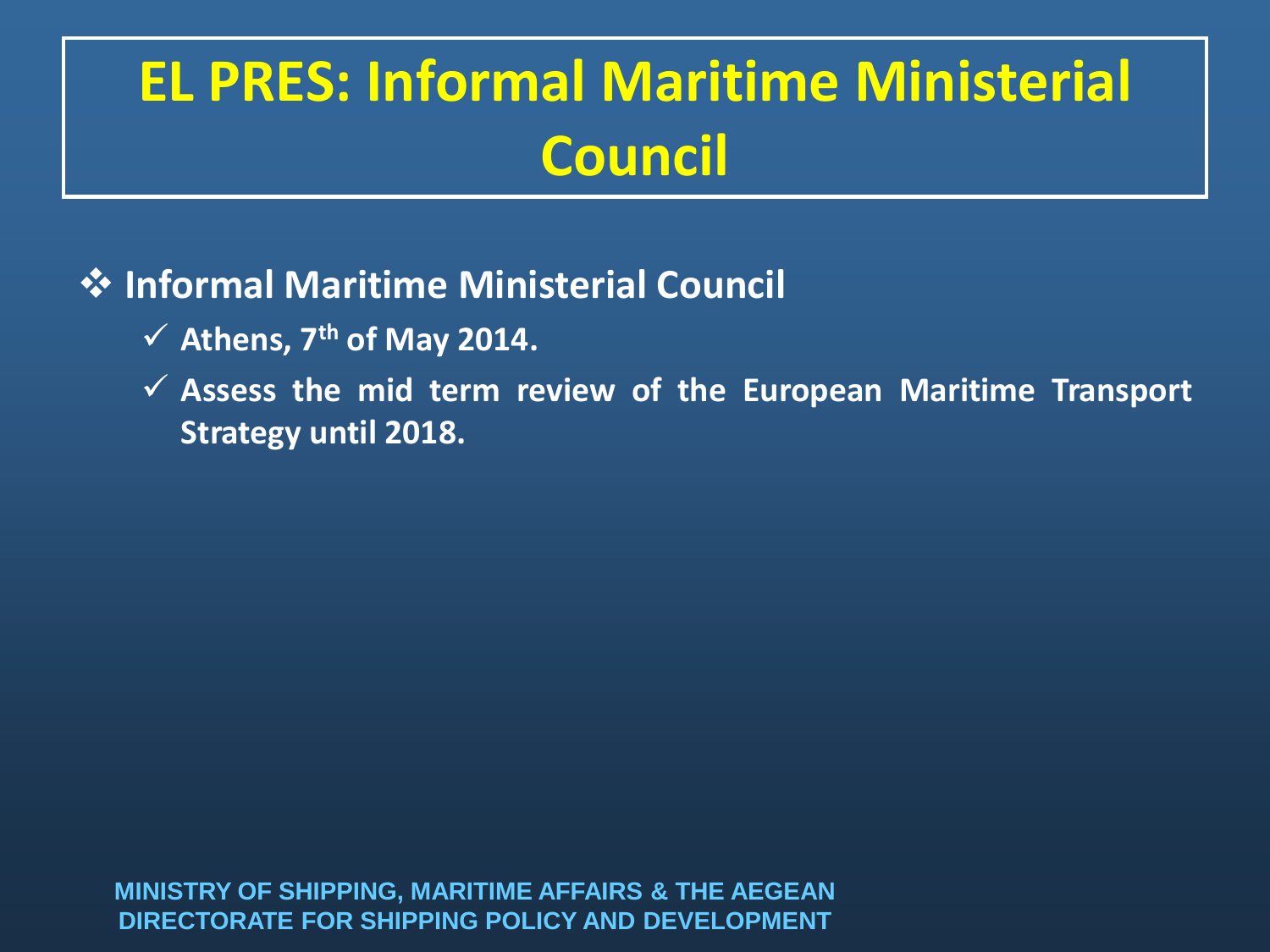#### **EL PRES: Promotion of Short Sea Shipping**

**The Hellenic Presidency will seek, as an issue of priority, to increase the visibility and opportunities for the further promotion of Short Sea Shipping.**

**In this context, emphasis will be given:**

- **To the further simplification of administrative procedures**
- **Access to EU funding opportunities through TEN-T & CEF**

**A set of Council Conclusions will be foreseen to address the issues in the TTE Session in June 2014.**

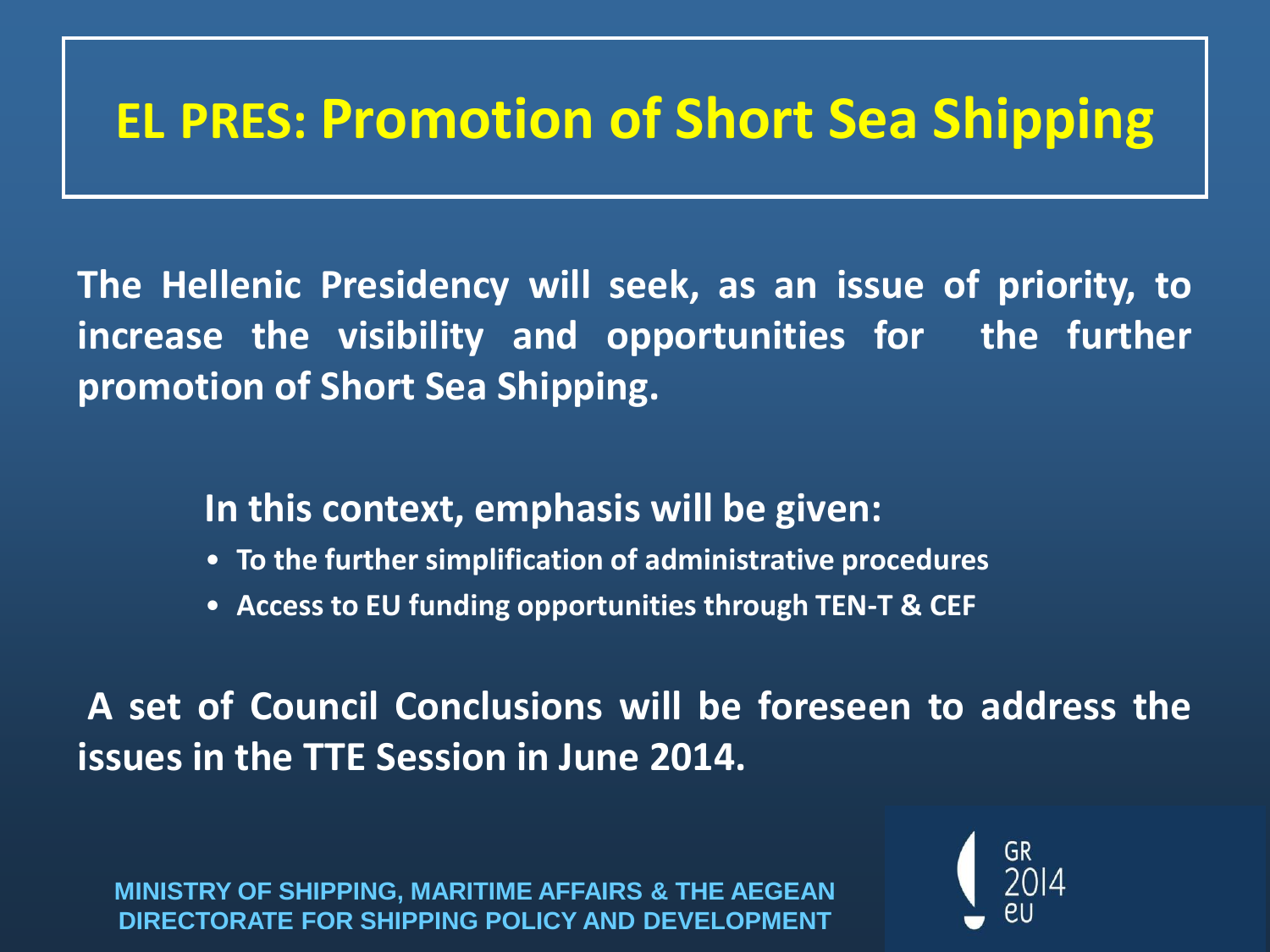### **EL PRES: Promotion of Short Sea Shipping**

**Initiatives with significant interest for Short Sea Shipping that will be promoted:**

•**Blue Belt**

- **Maritime Single Window**
- **E-maritime**
- •**Ports Investments**
- •**Motorways of the Sea**
- •**Environmental Issues**